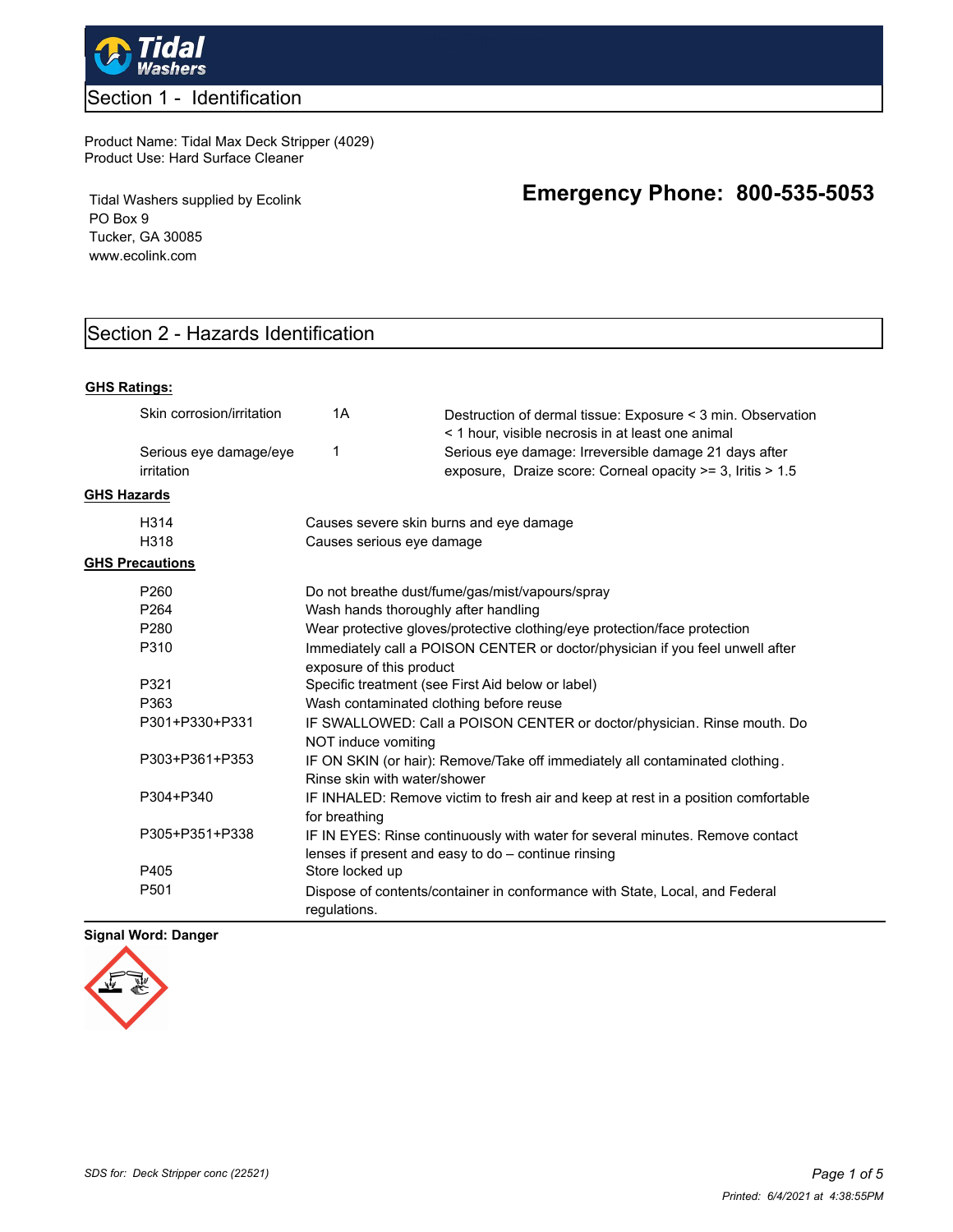| Section 3 - Composition, Information on Ingredients |                   |                               |  |  |
|-----------------------------------------------------|-------------------|-------------------------------|--|--|
| <b>Chemical Name</b>                                | <b>CAS number</b> | <b>Weight Concentration %</b> |  |  |
| D-Glucopyranose, oligomer                           | 110615-47-9       | $0.10\%$ - 1.00%              |  |  |

## Section 4 - First Aid Measures

**INHALATION:** If inhalation of mists, vapors, or spray occurs and adverse effects result, remove to uncontaminated area. Evaluate ABC's (is Airway constricted, is Breathing occurring, and is blood Circulating) and treat symptomatically. GET MEDICAL ATTENTION IMMEDIATELY. There is no specific antidote, treat symptomatically.

**EYE CONTACT:** Immediately flush contaminated eyes with a directed stream of water for as long as possible. Remove contact lenses, if present and easy to do. Continue rinsing. GET MEDICAL ATTENTION IMMEDIATELY. Washing eyes within several seconds is essential to achieve maximum effectiveness .

**SKIN CONTACT:** Immediately flush contaminated areas with water. Remove contaminated clothing, jewelry, and shoes immediately. Wash contaminated areas with large amounts of water.

GET MEDICAL ATTENTION IMMEDIATELY. Thoroughly clean and dry contaminated clothing before reuse. Discard contaminated leather goods.

**INGESTION:** If swallowed, do not induce vomiting. For definite or probable ingestion, do not administer oral fluids. If vomiting occurs spontaneously, keep airway clear. Monitor airway. Volume resuscitation (IV fluids) and circulatory support (CPR) may be required. Never give anything by mouth to an unconscious or convulsive person. GET MEDICAL ATTENTION IMMEDIATELY.

**Notes to Physician:** Medical observation and assessment is recommended for all ingestions, all eye exposures, and symptomatic inhalation and dermal exposures. For symptomatic ingestion, do not administer oral fluids and consider investigation by endoscopy, X-ray, or CT scan. Esophageal perforation, airway compromise, hypotension, and shock are possible. For prolonged exposures and significant exposures, consider delayed injury to exposed tissues. There is no antidote. Treatment is supportive care. Follow normal parameters for airway, breathing, and circulation. Surgical intervention may be required.

## Section 5 - Fire Fighting Measures

Flash Point: N/A LEL: UEL: **Fire Hazard:** Negligible fire hazard.

**Flash point:** Not flammable **Extinguishing Media:** Use extinguishing agents appropriate for surrounding fire.

**Sensitivity to Mechanical Impact:** Not sensitive. **Sensitivity to Static Discharge:** Not sensitive. **GHS:Physical Hazards:** - Corrosive to Metals

Hazardous Decomposition: Toxic Vapors of Sodium Oxide

**Fire Fighting:** Move container from fire area if it can be done without risk. Cool containers with water. Avoid contact with skin.Do not apply water directly on this product. Heat is generated when mixed with water. Wear NIOSH approved positive-pressure self-contained breathing apparatus operated in pressure demand mode.

## Section 6 - Accidental Release Measures

**Personal Precautions:** Do not get in eyes, on skin or on clothing. Avoid breathing mist, vapor, or spray. Do not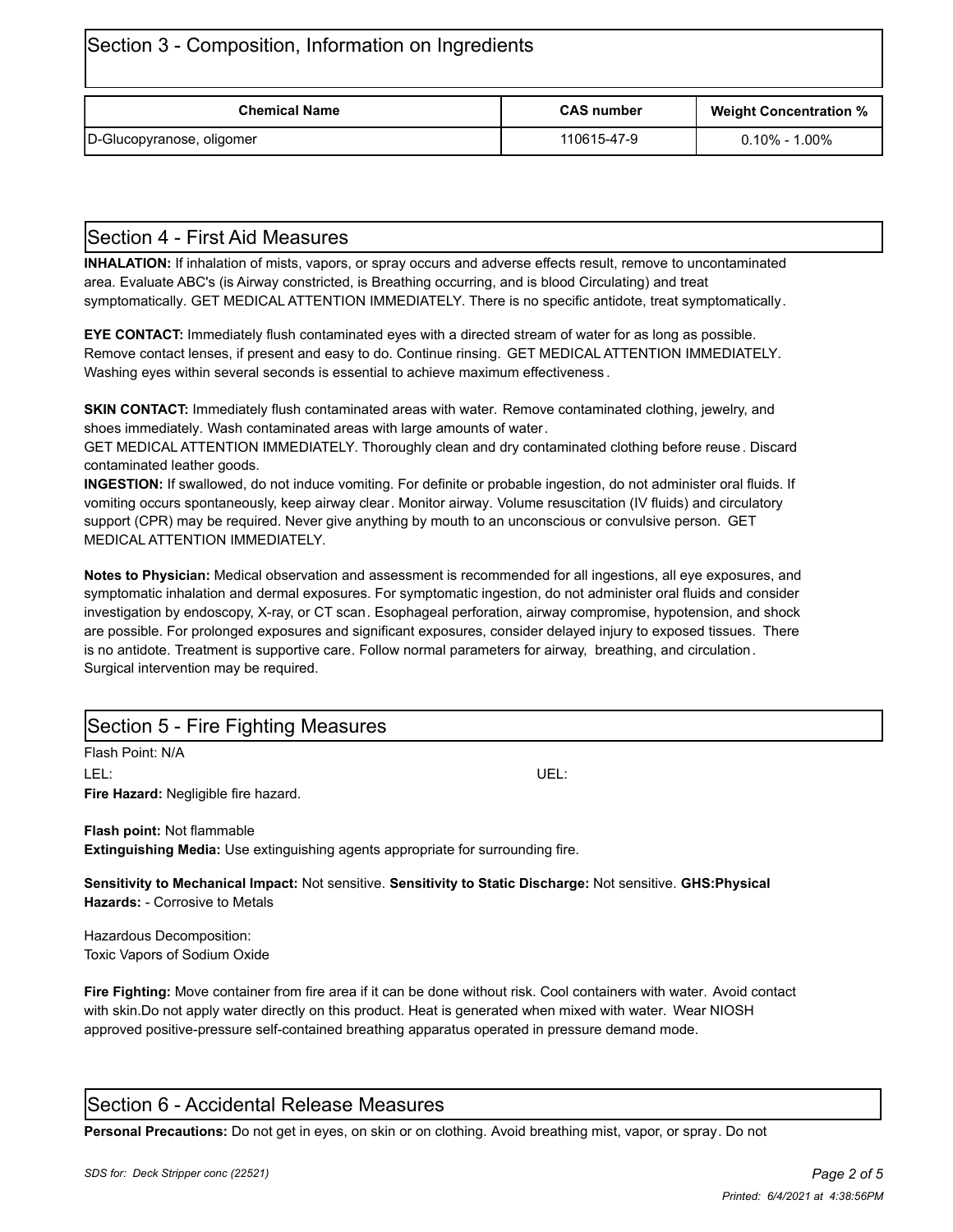ingest. Wear appropriate personal protective equipment recommended in Section 8 of the SDS. **Methods and Materials for Containment and Cleaning Up:** In case of spill or leak, stop the leak as soon as possible, if safe to do so. Completely contain spilled materials with dikes, sandbags, etc. Shovel dry material into suitable container. Liquid material may be removed with a vacuum truck. Remaining material may be diluted with water and neutralized with dilute acid, then absorbed and collected. Flush spill area with water, if appropriate. **Environmental Precautions:** Keep out of water supplies and sewers. Do not flush into surface water or sanitary sewer system. This material is alkaline and may raise the pH of surface waters with low buffering capacity . Releases should be reported, if required, to appropriate agencies.

## Section 7 - Handling & Storage

**Handling Procedures:** Avoid breathing vapor or mist. Do not get in eyes, on skin, or on clothing. Wash thoroughly after handling. Do not ingest. Do not eat, drink or smoke in areas where this material is used. Wear personal protective equipment as described in Exposure Controls/Personal Protection (Section 8) of the SDS. NEVER add water to product. When

mixing, slowly add to water to minimize heat generation and spattering.

**Storage Conditions:** Store and handle in accordance with all current regulations and standards. Keep container tightly closed and properly labeled. Do not store in aluminum container or use aluminum fittings or transfer lines, as flammable hydrogen gas may be generated. Keep separated from incompatible substances (see Section 10 of SDS).

## Section 8 - Exposure Controls/Personal Protection

| <b>Chemical Name / CAS No.</b>             | <b>OSHA Exposure Limits</b> | <b>ACGIH Exposure Limits</b> | <b>Other Exposure Limits</b> |
|--------------------------------------------|-----------------------------|------------------------------|------------------------------|
| D-Glucopyranose, oligomer<br>l 110615-47-9 | Not Established             | Not Established              | Not Established              |

#### **ENGINEERING CONTROLS:**

Provide local exhaust ventilation where dust or mist may be generated. Ensure compliance with applicable exposure limits.

**Respiratory Protection:** An approved respirator with N95 (dust, fume, mist) cartridges may be permissible under certain circumstances where airborne concentrations are expected to exceed exposure limits, or when symptoms have been observed that are indicative of overexposure. If eye irritation occurs, a full face style mask should be used. A respiratory protection program that meets applicable regulatory requirements must be followed whenever workplace conditions

warrant use of a respirator.

#### PERSONAL PROTECTIVE EQUIPMENT:

Eye Protection: Wear chemical safety goggles with a faceshield to protect against eye and skin contact when appropriate. Provide an emergency eye wash fountain and quick drench shower in the immediate work area. Skin and Body Protection: Wear chemical resistant clothing and rubber boots when potential for contact with the material exists. Contaminated clothing should be removed, then discarded or laundered. Hand Protection: Wear appropriate chemical resistant gloves

Protective Material Types: Natural rubber, Neoprene, Nitrile, Polyvinyl chloride (PVC), Tyvek, Tychem .

Respiratory Protection: A NIOSH approved respirator with N95 (dust, fume, mist) cartridges may be permissible under certain circumstances where airborne concentrations are expected to exceed exposure limits, or when symptoms have been observed that are indicative of overexposure. If eye irritation occurs, a full face style mask should be used. A respiratory protection program that meets 29 CFR 1910.134 must be followed whenever workplace conditions warrant use of a respirator.

**HYGIENE MEASURES:** Handle in accordance with good industrial hygiene and safety practices. Wash hands and affected skin immediately after handling, before breaks, and at the end of the workday . When using do not eat or drink. When using do not smoke.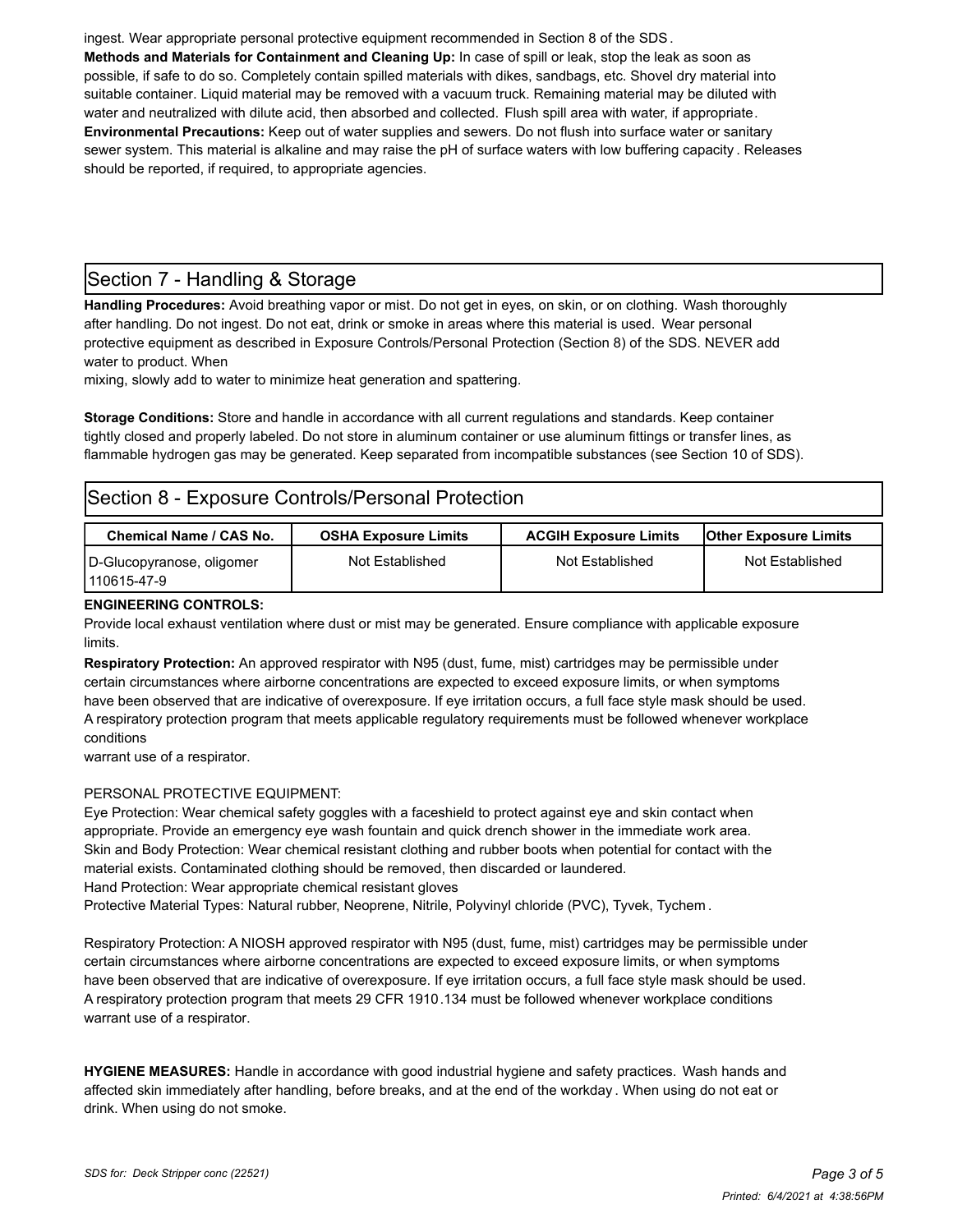## Section 9 - Physical & Chemical Properties

**Appearance** Clear Liquid **and Clear is a pH** 13+

### **Color** None **Specific Gravity** 1.10-1.12

## Section 10 - Stability & Reactivity

**Reactivity/ Stability:** Stable at normal temperatures and pressures.

**Conditions to Avoid:** Mixing with acid, or incompatible materials may cause splattering and release of large amounts of heat. Will react with some metals forming flammable hydrogen gas. Carbon monoxide gas may form upon contact with reducing sugars, food and beverage products in enclosed spaces.

#### **STABLE**

#### **Incompatibilities:**

Acids, Alkalines, caustics, halogens, oxidizing agents, reactive chemicals

#### **Hazardous Decomposition:**

Toxic Vapors of Sodium Oxide

None Known

Hazardous polymerization will not occur.

Section 11 - Toxicological Information

#### **Mixture Toxicity ACUTE TOXICITY:**

The severity of the tissue damage is a function of its concentration, the length of tissue contact time, and local tissue conditions. After exposure there may be a time delay before irritation and other effects occur . This material is a strong irritant and is corrosive to the skin, eyes, and mucous membranes. This material may cause severe burns and permanent damage to any tissue with which it comes into contact. Inhalation will cause severe irritation, possible burns with pulmonary edema, which may lead to pneumonitis. Skin contact with this material may cause severe irritation and corrosion of tissue. Repeated exposure may cause dermatitis. Eye contact can cause severe irritation, corrosion with possible corneal damage and blindness. Ingestion may cause irritation, corrosion/ulceration, nausea, and vomiting.

**CARCINOGENICITY:** This product is not classified as a carcinogen by NTP, IARC or OSHA.

CAS Number **Description CAS Number** Carcinogen Rating

## Section 12 - Ecological Information

#### **ECOTOXICITY DATA:**

**Aquatic Toxicity:** This material has exhibited moderate toxicity to aquatic organisms. Data provided are for sodium hydroxide.

**Fish Toxicity:** LC50 Brook trout: 25 ppm/ 24 hr LC50 King salmon: 48 ppm

#### **Invertebrate Toxicity:**

LC50 Daphnia magna: 100 ppm LC50 Shrimp: 33 - 100 ppm/48 hr LC50 Cockle: 330 - 1000 ppm/48 hr

## **FATE AND TRANSPORT:**

**BIODEGRADATION:** No information available

**PERSISTENCE:** Soluble in water, persistence is unlikely based on information available .

**BIOCONCENTRATION:** This material is not expected to bioconcentrate in oganisms.